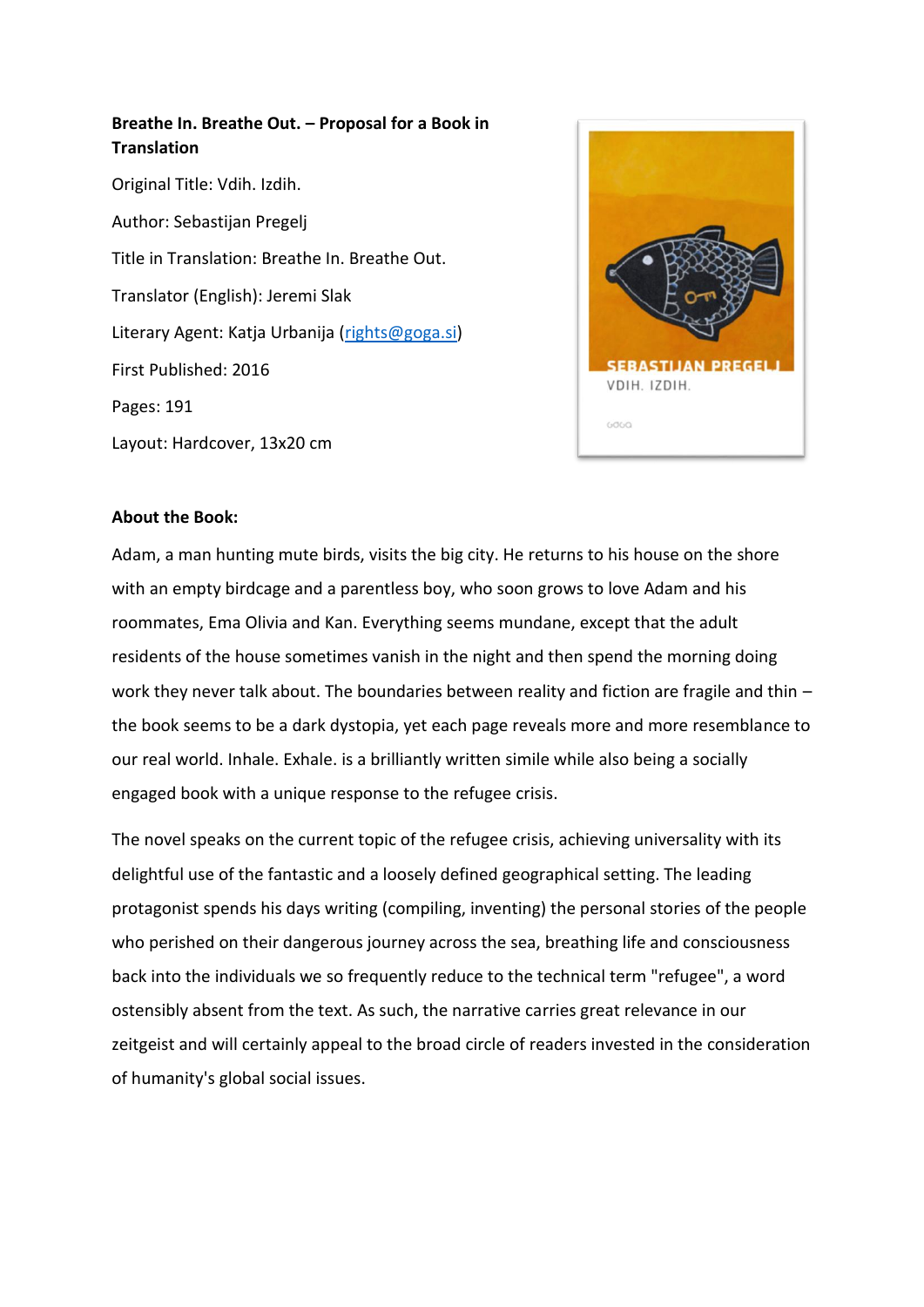# **About the Author:**

Sebastijan Pregelj was born in 1970 in Ljubljana and is a history graduate. He has been publishing short stories in literary magazines since 1991. In 1996 he released his debut short prose collection Jesters, Defilers, Oathbreakers, and in 2004 his first novel Years of Mercy, nominated for the Kresnik Award, the novel of the year award bestowed by the daily newspaper Delo. He published five more novels, three of which were translated to German. Sebastijan's recent work is profoundly characterized by social commentary. Since 2014 he's also been writing children's literature. He lives and works in Ljubljana and is a member of the Slovene Writers' Association.

# **Reviews :**

"Slovene contemporary literature has seldom produced such a sublimely moving and unpretentious entwinement of reality and imagination."

# **Maja Šučur, Literatura**

"Inhale. Exhale. continues Pregelj's streak of "poetic engagement". Though the novel shines brightest in its first part, where skilled use of the fantastic cuts sharply into the living tissue of society, the conclusion brings a meaningful change in the protagonists' worldview: reality has become so terrifying stories can no longer conceal it. The pang of this realization resonates in Pregelj's work."

### **Ana Geršak, Dnevnik**

"Since the novel's creed is that everything has already happened – and is destined to happen once more – we may suspect the apparent resemblance of the setting to the northern African coast of the Mediterranean implies the next people in the boats could just as easily be us. In our far more visceral, less benevolent circumstances, without a happy ending."

# **Matej Bogataj, Critic's Eye, Cankarjev Dom cultural centre, October 2017**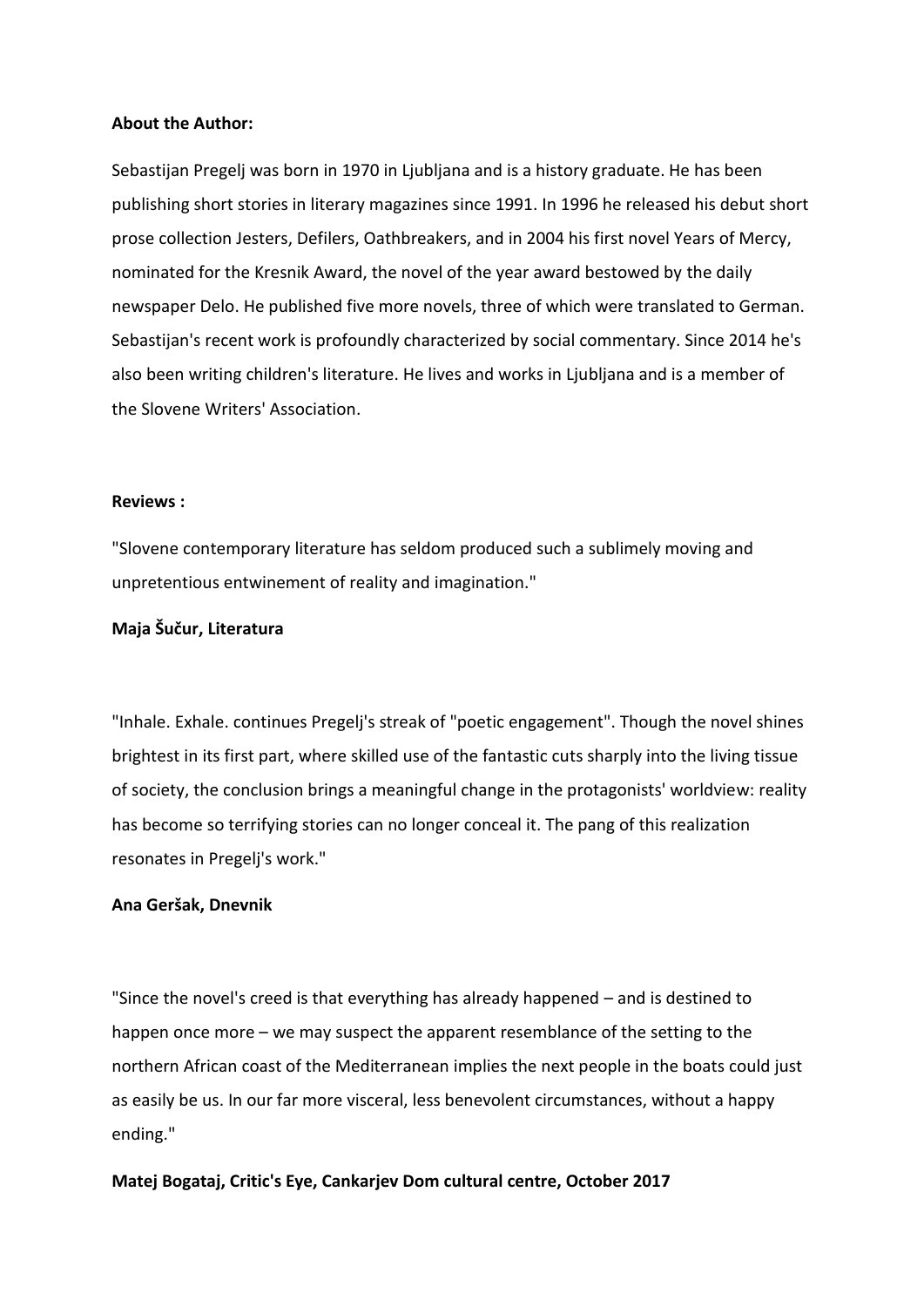### **Sample Translation:**

#### **Seventeen**

Lun sleeps tight. He hasn't had a dream yet since arriving to Adam's, and if he did, it would most likely have been about birds.

Like every evening after supper, he heads to the bathroom to wash, then from the bathroom straight to the bedroom. Along the way he says *bye* to Adam who, like every evening, wishes him a *good night*, then slips into bed, curls up and covers, closes his eyes, counts to ten and falls asleep.

In the night he hears strange voices. Eyes closed for a while, he waits for them to go away but instead they grow louder, so he wriggles out of bed and approaches the window. The night is bright enough for him to see the sea, and on it the two boats, the origin points of the yelling. On one stands a tall man, brandishing his oar against the people on the other. The people are reaching into the water, trying to pull out something heavy, but the man from the other boat isn't letting them pull it out. Each time they almost manage, he edges close enough for his long oar to reach their vessel, poking and sending it rocking, or swishing right over their heads so they must let go of whatever they're dragging or risk plunging into the water. They curse and shake their fists at the man, but eventually, they turn their boat and row away.

Lun doesn't know what he's seen, but he thinks it can't be good, so his heart keeps on pounding even after he's back in bed, eyes closed and counting. He stops at one hundred, scared of something vague, tossing, pondering, till at last he's overcome by sleep. He wakes up when the sun's already high in the sky.

Instantly he remembers the nocturnal event, hopping over to the window. Down there he sees Adam next to Kan, a row of human bodies lining the shore. He throws on some clothes and runs out to see what's going on. Adam tries stopping him when he reaches the two. Too late. What happened? the boy is asking. A big one capsized at night, the adult informs. The people inside are all dead.

Lun stares at Kan, feeling his blood freeze, cold spilling over into his extremities. It was him! echoes in his head. He was the one pushing away that boat at night, with those people grasping at the water to help those swimming inside. Him! he backpedals behind Adam,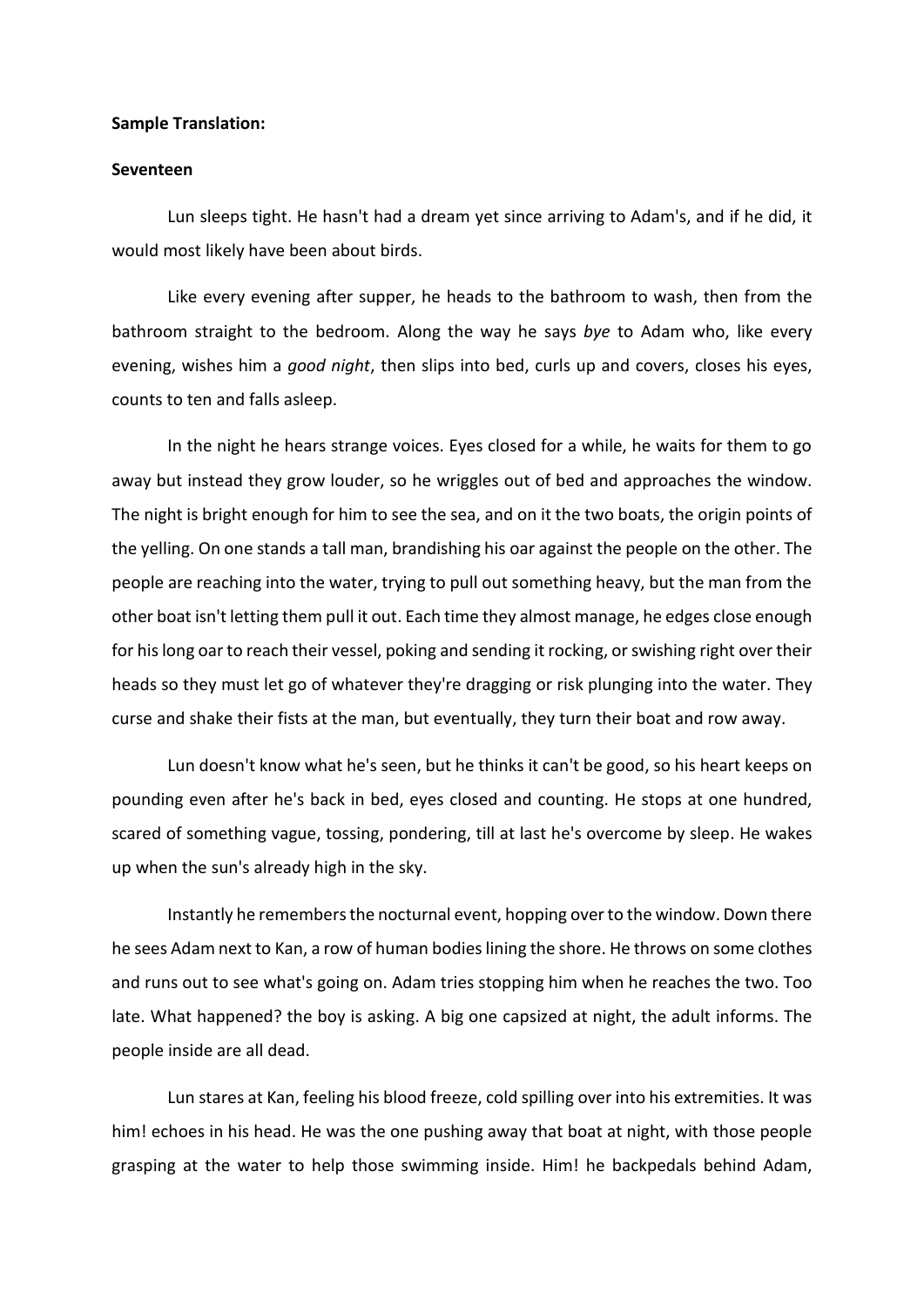glancing terrified at Kan who says there are seventeen. They haven't taken off with anyone. Good, nods Adam, then turns his head to look for the boy. When their eyes meet he understands they should walk away. Come, he nods, heading for the house. The boy follows.

When Lun is certain they're far enough so Kan can't hear them, he blurts: I saw everything at night! It was him! Him! Who was that? Adam glances quizzically, slowing his pace. What happened?

It was Kan! states the boy with conviction. There were two boats in the bay! Kan in one, the people trying to help in the other, but he wouldn't let them! He swung an oar at them until they gave up! the boy is nearly screaming.

Oh, no, no, shrugs Adam, patting Lun's ruffled hair. I was hoping I could tell you about it some other day. I thought we had time. You see, I'm not quite sure you'll understand. Try! begs the boy in a voice attempting to sound grown-up. Well, here's the, Adam bites his lip unsure how to begin, choosing his words for a long while. After all, the boy is one of them. He starts by saying this stretch of land is closest to the other continent; that a ferry used to sail between in better times, needing no more than four or five hours for the journey, perhaps even less. The ferry hasn't been around in a decade. People looking to cross, desperate for a better life, float over in skiffs and discarded barges. Many are swallowed by the sea. Most of those who make it are rounded up by the soldiers and border police who send them back where they came from. Some even succeed. But evading capture doesn't mean they've found peace or the life they've been after. It still means nothing, Adam shrugs.

I saw it! persists the boy. Kan didn't let them help those in the water! No, no, counters the man, those in the water were already dead. Carried into the bay by the current. It's the same every time: a boat shatters on the reef or turns over, the people drown. Even the best swimmers sink before reaching the shallow, the current dragging them back to the open is too strong. In time, as if playfully, it floats them into the bay. Dead. The people on the other boats aren't there to help, aren't there to rescue but to scavenge. They come foraging for belongings they could snatch from those who ended up in the water. Stealing. That's why Kan was chasing them off, like he chases them off every time there's an accident. I'm not sure you can understand, the man steps into the slipstream of the house. The boy is right behind him.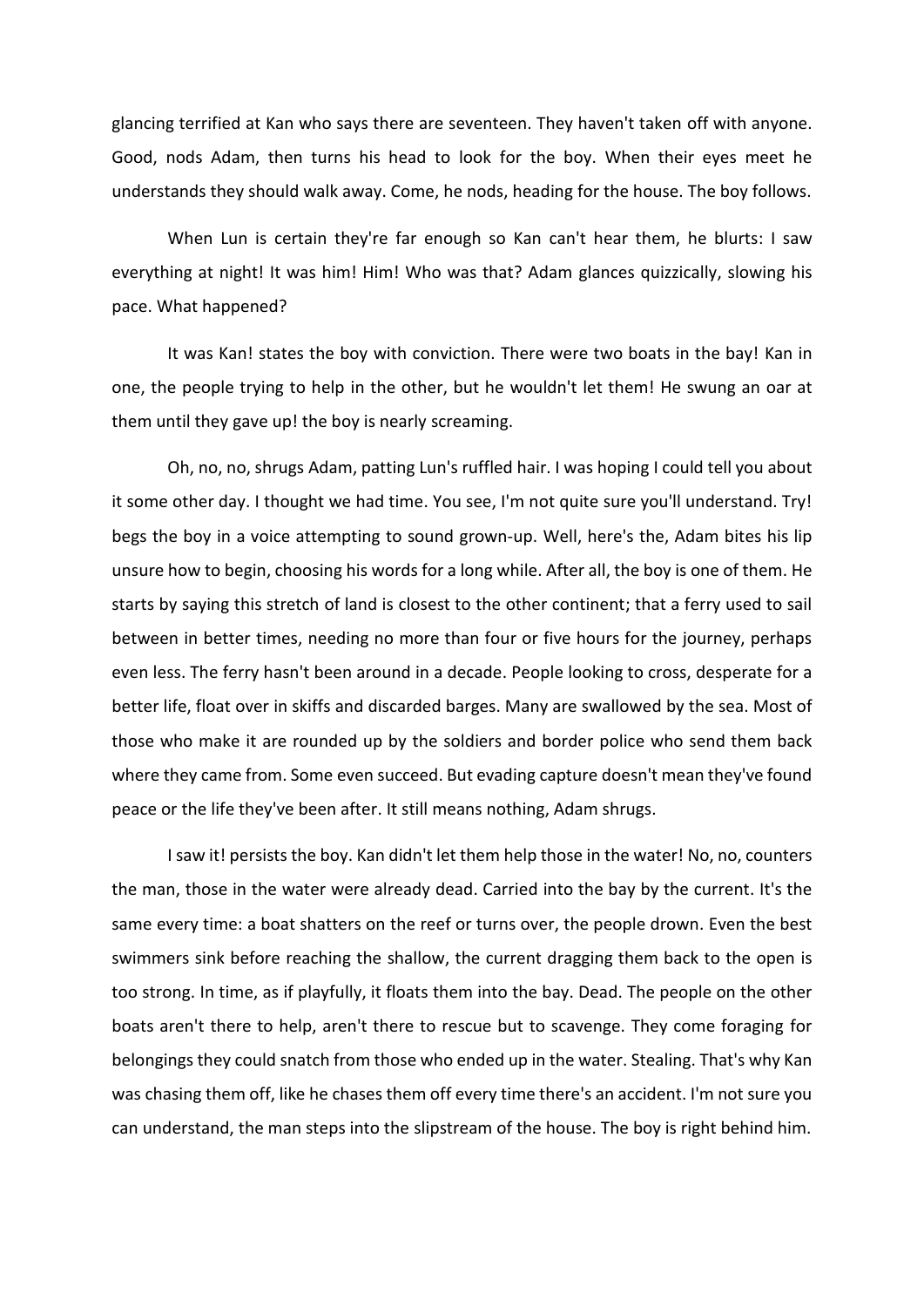## **All the birds are here!**

Adam repeats Kan wasn't in the boat at night to harm anyone. He was there to drag the dead out the water before they're eaten by fish, or worse, plundered by the people in the boats. They're on solid ground now, and it's all good. Kan, Emma Olivia and I will take care of them.

You haven't met Emma Olivia yet, the man turns for the straight behind the house, opposite from the garden. On the plain, a rope is strung between wooden posts, clothes drying, from regular white and grey shirts to windbreakers and light coats, some stretched and torn, others brand new, almost.

The boy, too, gazes at the clothing swaying in the breeze. It seems as if it's covering people holding hands, dancing in two long lines. Lun can practically see them. They look happy. In their ball they're raising their arms and legs, twirling and untwining, gregarious. Never, not even once does a forgetful dancer let go of his companion. If that ever happened, the dance would be over just like that. They'd all be scattered apart by the wind. And then, they'd just be clothes again.

While Adam and Lun observe the twin rows, Emma Olivia appears between them, stretching her arms out as she goes, running her fingers along the hanging fabric. She stops by the man and the boy. Well finally! she smiles, looking straight into Lun's eyes. I'm Emma Olivia. Adam has probably told you about me. She says she's drying the clothes outside, too light for the season, mostly, though that doesn't matter anymore. No one is being cold in them now. They're almost dry and ready. You're probably not interested in that, she smiles. You're a boy and boys care about other things. We could visit the garden together while Adam is working. How about that? The boy looks at the man who nods in agreement: Sure, go. Then come back and see me, he slides a cap over the boy's head, checking if his jacket is buttoned.

Emma Olivia and Lun head for the garden. The trees in the back are full of birds, says the woman. Can you hear them? Whenever there's an accident, all kinds of birds fly over, the manner of which aren't seen around here, or seldom at least. It's like they were the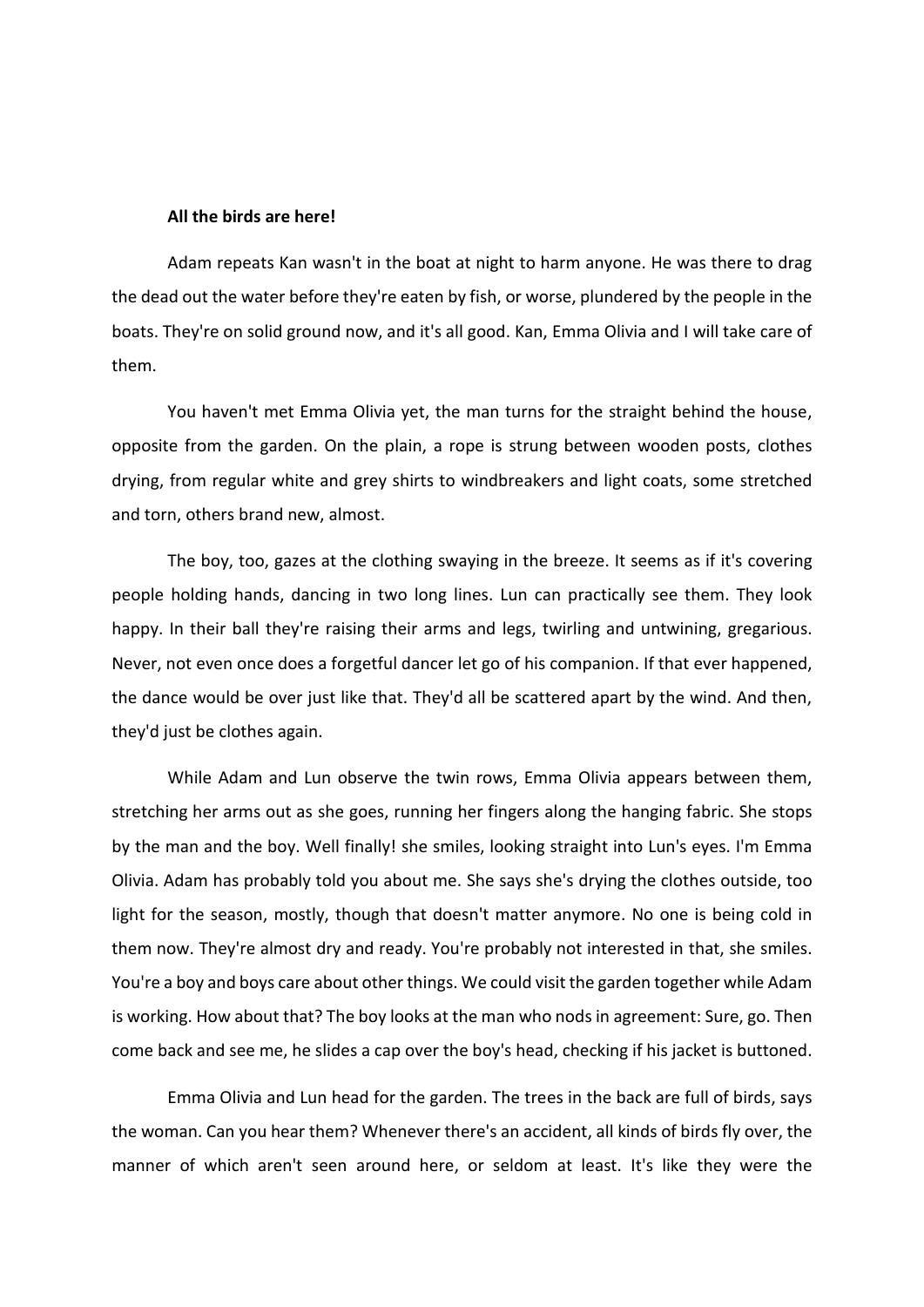companions of those who didn't make it. Like they were their dreams, hopes and longings, arriving to the other side for nothing, since their people did not. As if they were the eyes of the relatives and loved ones, witnessing doom, sitting there weeping on the branches until they cry out all their sorrow, rising back into the sky, departing. Back. For some time the treetops are emptier then. It's quiet again.

When they reach the trees, Lun stops dead in his tracks. He stares at the birds, utterly amazed. All those birds! he shrieks. They're all here!

#### **The boy under the tree**

Lun squats under a tree crown, staring up. Emma Olivia is a few paces away. She can't know what the birds mean to the boy, what he's thinking about, what's stirring within him, but she can understand he needs some time alone so she's standing far enough not to disturb him, yet close enough to get to him if need be.

The boy under the tree reminds her of Adam, most of all people. He, too, lingers under the trees, focusing his eyes on the branches and the perching birds. Adam also loses sense of everything around him except for the birds. He's not bothered by the blinding sun, the glacial rain or wauling wind; the screeching trains and the noisy honking; the rattling cars or the clattering trucks; the voices of the people. He's only interrupted when someone walks up to him and wants something. Which almost never happens.

Emma Olivia watches the boy squatting under the tree, thinking him endearing, not that she knows anything about him other than what she'd heard from Adam and Kan. Still, she's convinced a boy who gazes at birds in such wide-eyed wonder can't be a bad one. No child is bad. Fate can be bad, children cannot. She realizes he could easily have been hers, had she had a child, had she decided on it late. It wouldn't have been too farfetched.

If he were hers she'd be having different thoughts now, knowing all there is to know about him, so to speak, and imagining the rest. She'd know he keeps secrets, like any child will, but if he were hers she'd imagine the secrets weren't too big, weren't too dark, just childish little things. He didn't tear up that nest and kill the young, he just cracked an egg and lied about it, scared Adam might be mad at him. The fledgling chicks were ravaged by a seagull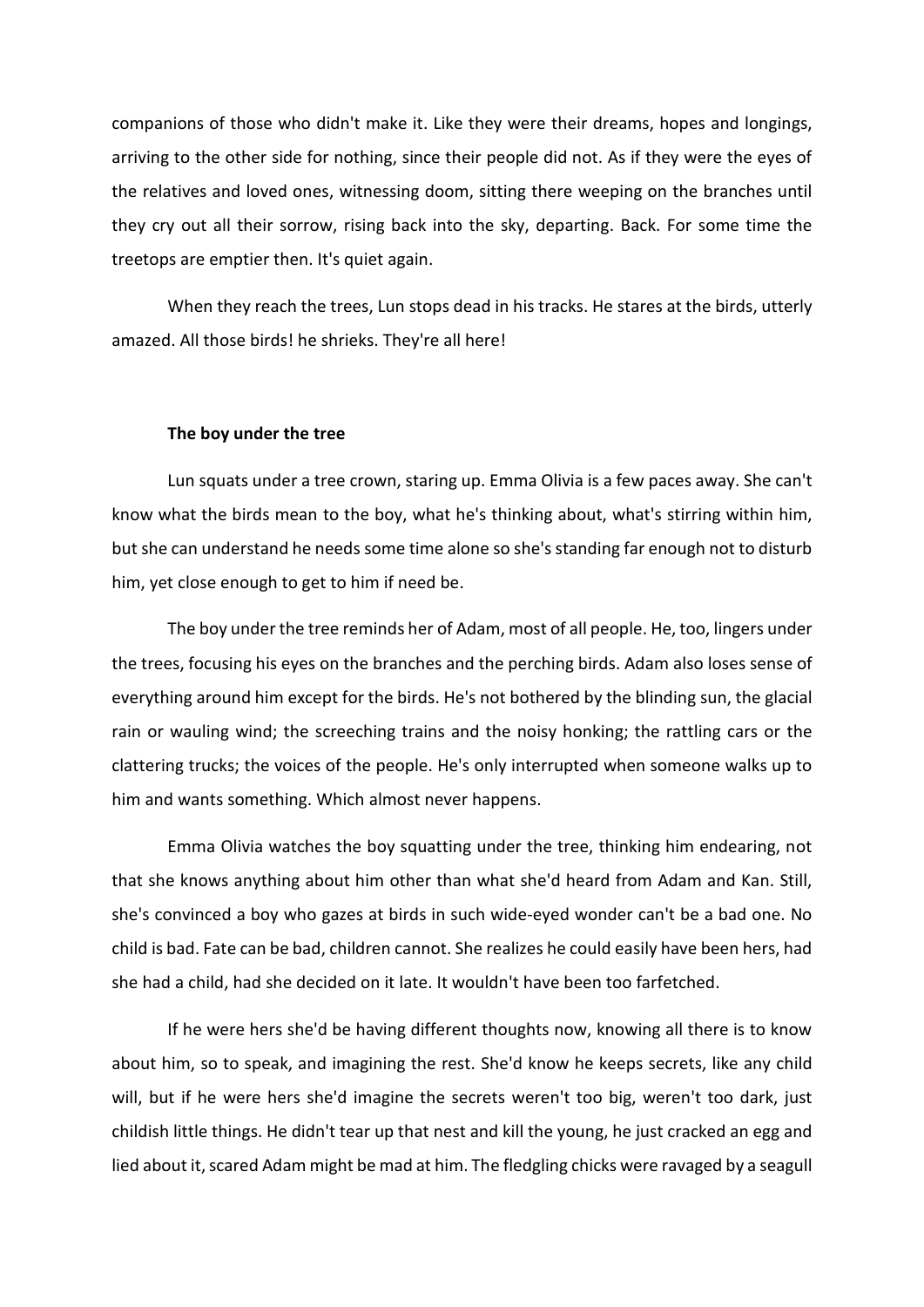or cat that ran off frightened by who knows what, leaving the naked bird corpses behind. The plate Adam had told him belonged to his mother, her lone surviving memory, it wasn't broken on purpose, he accidentally shoved it so it fell to the floor as he was clambering on the counter to see out the kitchen window. Fearing rebuke, he smuggled the shards to the pier and cast them as far out into the ocean as he could. He didn't intentionally splash muddy water all over the laundry behind the house. He was flying a kite, and he couldn't see the big puddles before it was already too late. He untied the rope on one end, making it seems as if a knot had gone loose. The clothes fell to the ground getting soiled. Emma Olivia had to wash them again. If he were hers, she'd believe him and she'd understand; she'd know the boy wasn't being mean, wasn't being wicked, just anxious of punishment, doing what he had done boyishly. It would be her responsibility to teach him about right and wrong, her responsibility to encourage the good and dissuade the bad.

Emma Olivia is looking at the boy. If he were hers she'd be wondering about the future more, wondering how to raise him, who to raise him into. She knows she has no answers for the future, only the present, and even those aren't necessarily right. She'd want to prepare him for later, for everything life brings, though she has no idea what that could be. If he were hers she'd wish for his life to turn out for the best, always, or fine at least, and that he'd never get into serious trouble, out of sheer luck if nothing else. Man needs good fortune, Emma Olivia knows. Still, luck isn't something to rely on, something to count on every step of the way. Like that, more or less.

Is it any different with another's boy? Is she supposed to be worried? Emma Olivia is looking at the boy squatting under the tree. She thinks things are going rather well, for now.

## **While Kan sleeps, Adam writes happy endings**

Adam, in the meanwhile, is in a large chamber. There's a broad long table filled with the many kinds of objects belonging to the people Kan retrieved from the water and undressed, so that Emma Olivia could wash their clothes. Adam is going through the items. Not too many today, so there's plenty of time to carefully examine each small piece of paper spared by the water, each photograph, each trinket. No valuables, those are almost always lost along the way, traded for water, food and safe passage, the ferries and boats charging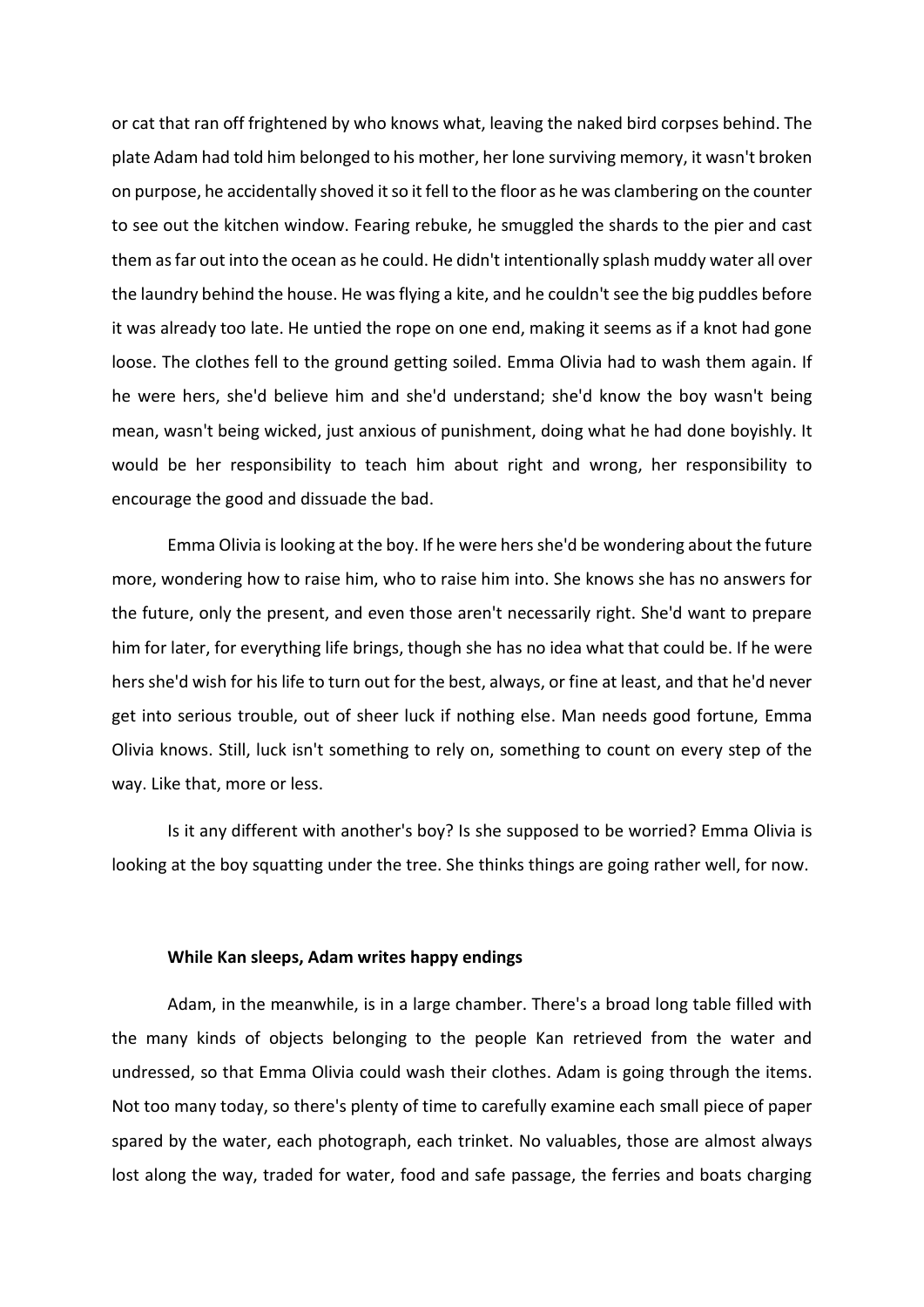the rest. In fact, they'd better hold on to a couple till then, or they might be hurled into the sea though their ride has already been paid for.

Adam is carefully flipping the scraps, mostly dry by now. He's matching the notes and scribbles to the photographs of the people and their loved ones, addresses and telephone numbers, sometimes long lists or pre-written letters to the family. He's sorting their stories, giving sights to the names, plans to the sights. He's reassembling the dreams that disintegrated on the reef, writing for each one a happy ending.

In the time since he's been there, on the coast of the old sea, he's learned all sorts of languages, all kinds of writing, and it seldom happens that he's holding a letter he can't read or decipher. He stares for long hours at the photographs, scanning, pondering, till the soggy paper starts peeling with sounds and with voices, distant and barely audible, then louder and closer, soon as present as if the people were right there, right in front of him. When that happens the images begin to move, swirling with the life in the photos, sometimes far beyond the edges. Adam only has to watch and listen. Then, a happy end is easy to see.

Today, one of the stories he put together was that of a boy who'd embarked on his journey two months ago. A few days before, his girlfriend, he and his cousin took pictures in a car workshop. The girl in the photo is pregnant. Two months to go. Just enough for the boy to make it across and handle his papers. When that's settled, she and the baby can follow without risking danger with the smugglers. The cousin will take them to the airport, which is under UN protection. They'll board a plane and fly over. Looking at the three young faces, Adam smiles and whispers: The boy made it. The girl and the baby came after him. They're together now, in a modest little apartment. He's working and they're slowly about to recover.

He then assembled the story of the mother of three. Her eldest, a son, is fifteen, the daughters twelve and ten. In a wallet he found a folded photo taken on New Years' Eve. They sold everything before leaving. Mom told her children things would be better on the other side. No more gunfire, no more explosions. Slowly, we'll get used to the peace, used to the new people, she said. You'll go back to school, making up for the couple years you've lost. They did it, nodded Adam, rubbing his forehead. In the mornings the kids are in school. The boy is at football practice in the afternoon, the older girl babysits the neighbour's little one, the younger keeps company with a lonely old man who teaches her to play the violin. Mom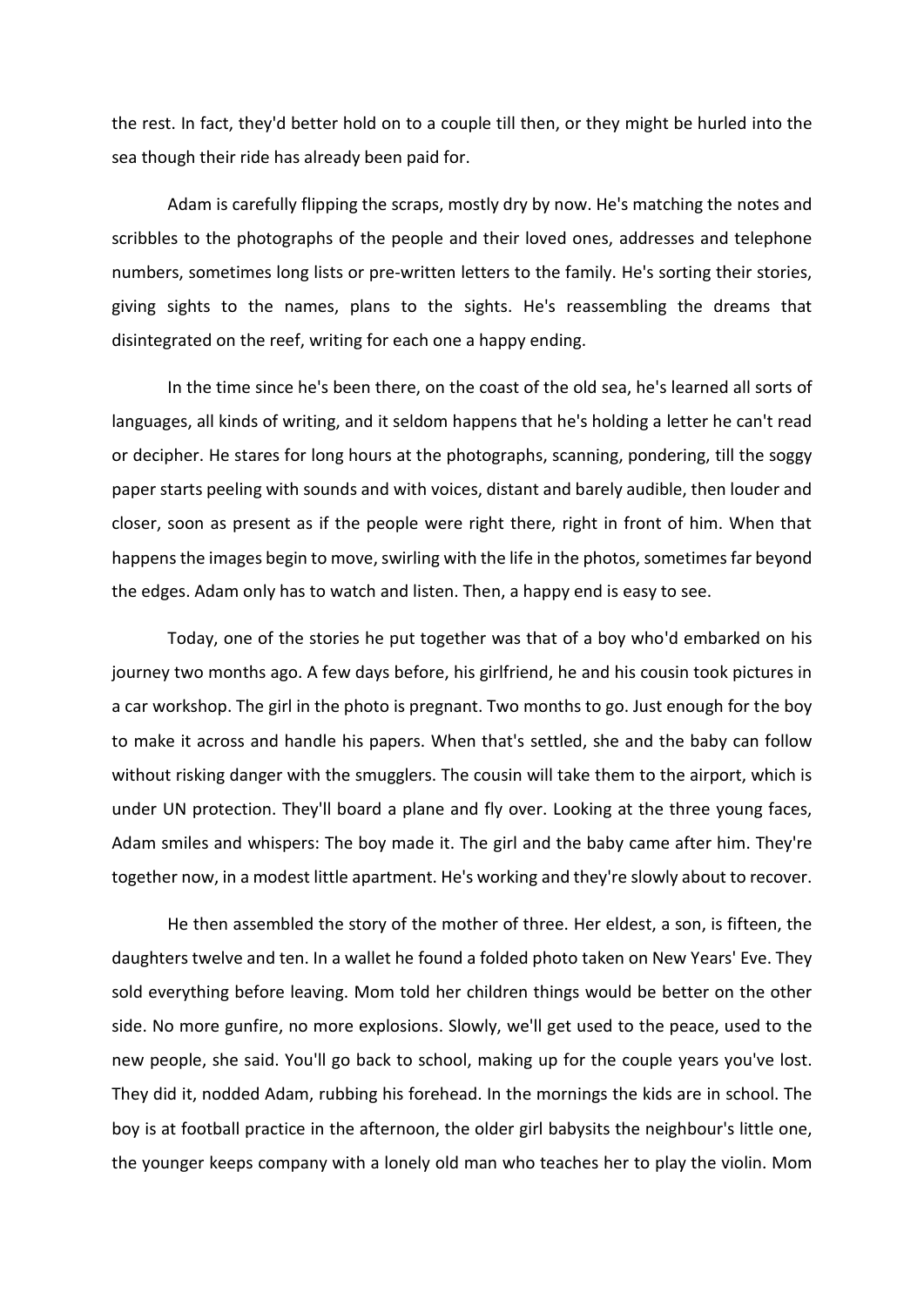is leaning out the window, watching. She still can't believe they made it across, can't believe she's no longer haunted by worry and apprehension. Everything turned out for the best. She looks out the window, drumming her fingertips in the rhythm of the tune coming from the ground floor.

Adam put together another story, that of the old man who set out on his journey after he'd buried his wife, his children, his grandchildren. He didn't want to leave at first, but the others managed to convince him his death would serve no purpose. He brought his violin along, padding the instrument with photographs, postcards and old letters. It was his son's violin. His son, a promising musician, was forced to trade his instrument for a rifle. When the old man learned of his death, he took up his violin. The right hand tugged at the bow, the fingers of the left charging nimbly across the neck. The old man played as if he'd been playing all his life. He now lives on the ground floor of an apartment block, spending most of his days with his photographs, postcards and old letters. When he's not reading, he brushes against the paper with his fingertips, as if caressing. Nearly every day he's visited by the girl from the upper floor. The old man teaches her to play the violin. The girl is talented. She quickly remembers the pieces, playing by heart. When she leaves, the old man returns to his photographs, postcards and old letters. He imagines they'll be together any time now. And until then, just enough time to teach the little girl how to play.

Adam opens his eyes, saying this is good. With his thumb and index fingers, he rubs his sore vision.

Kan is still asleep. He finished working when the day was already white. Exhausted, he sank into bed, plummeting into a dreamless sleep with the smell of cigarette smoke in his nostrils. Kan doesn't like to dream. When he's not dreaming, he can rest.

The previous noon Kan took a cart, hauling the shore people into a stooping brick building, once a small warehouse. There he undressed them, sorted the clothes Emma Olivia later washed, then raised each body onto a stone table to clean and tidy up. He shaved the men and clipped their fingernails, fixing the women's hair and putting on just enough makeup to cover the bruises, tears and gashes. He handles the people gently, as if they're sleeping and he's trying not to wake them. Here and there he'd whisper, a remark, an apology, to the women mostly while untangling their hair, when the comb got stuck and he had to pull, to